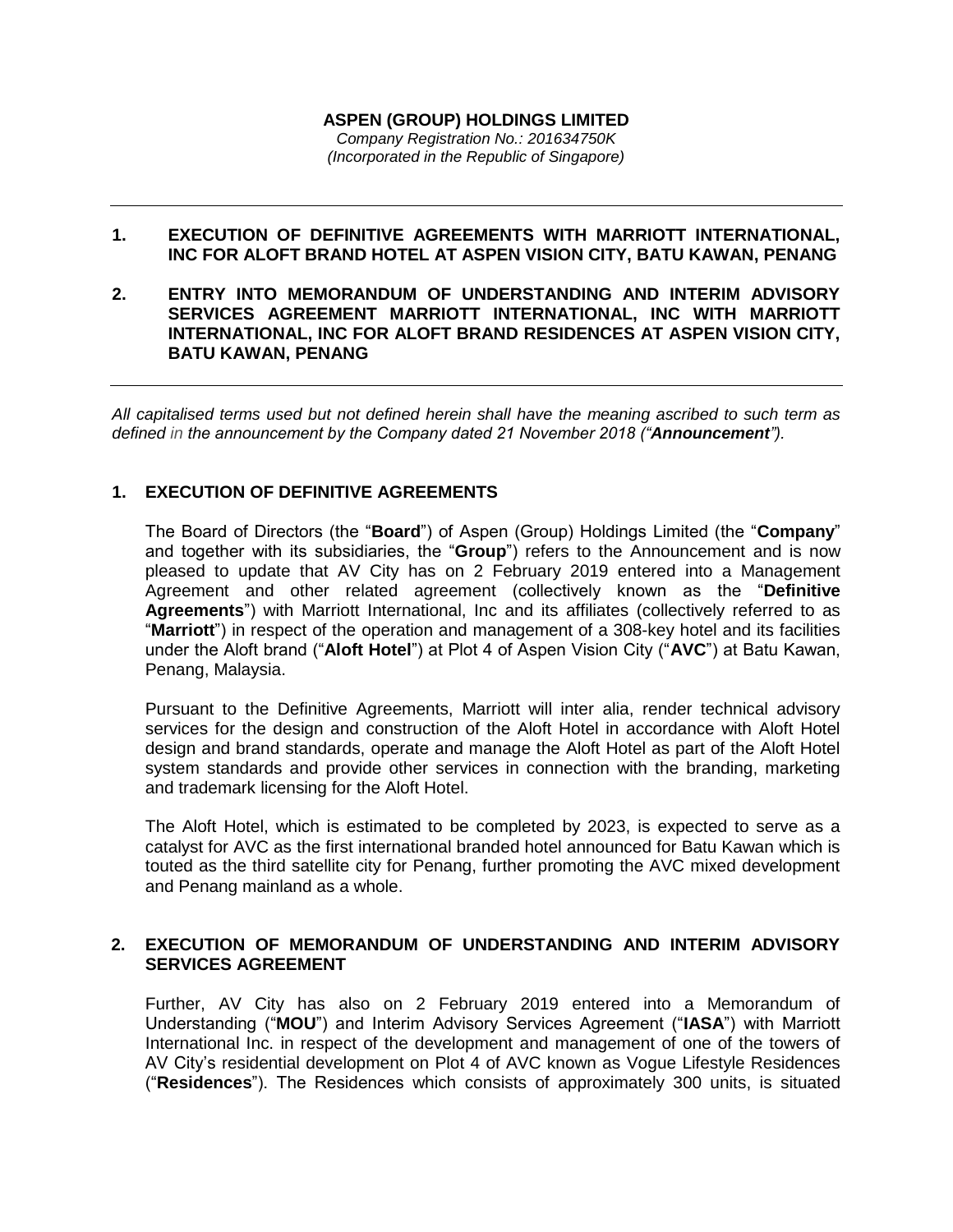adjacent to the Aloft Hotel and its residents will be able to obtain various hotel services provided by Aloft Hotel upon request.

The MOU and IASA sets out the preliminary intentions of AV City and Marriott in respect of the provision of various services by Marriott which includes technical advisory, marketing and licensing, consultancy on management and branding of the Residences under Marriott's Aloft brand.

The Residences, which is expected to be completed concurrently with Aloft Hotel, will form part of a mixed development to be constructed on Plot 4 of AVC and will have direct access to the regional integrated shopping centre and the IKEA Store at AVC. The MOU and IASA is subject to the signing of definitive agreements relating to the collaboration in due course.

### **3. INFORMATION ON MARRIOTT INTERNATIONAL AND ALOFT**

Marriott International, Inc. (NASDAQ: MAR) is based in Bethesda, Maryland, USA, and encompasses a portfolio of more than 6,700 properties in 30 leading hotel brands spanning 130 countries and territories. Marriott operates and franchises hotels and licenses vacation ownership resorts all around the world. The company also operates award-winning loyalty programs: Marriott Rewards®, which includes The Ritz-Carlton Rewards®, and Starwood Preferred Guest®.

Aloft is one of the leading hotel brands within Marriott's portfolio which operates in 5 continents through nearly 140 establishments.

# **4. FINANCIAL EFFECTS**

The Group does not expect the Definitive Agreements, the MOU and the IASA to have any material impact on the net tangible assets per share and earnings per share of the Group for the financial year ending 31 December 2019.

### **5. INTEREST OF DIRECTORS AND CONTROLLING SHAREHOLDERS**

None of the directors or the controlling shareholders of the Company has any interests, direct or indirect in the Definitive Agreements, the MOU and the IASA (other than through their respective effective shareholding interests in the Company, if any).

### **6. FURTHER UPDATES**

The Company will make such further appropriate announcements to keep the Shareholders updated on any material developments on the aforementioned.